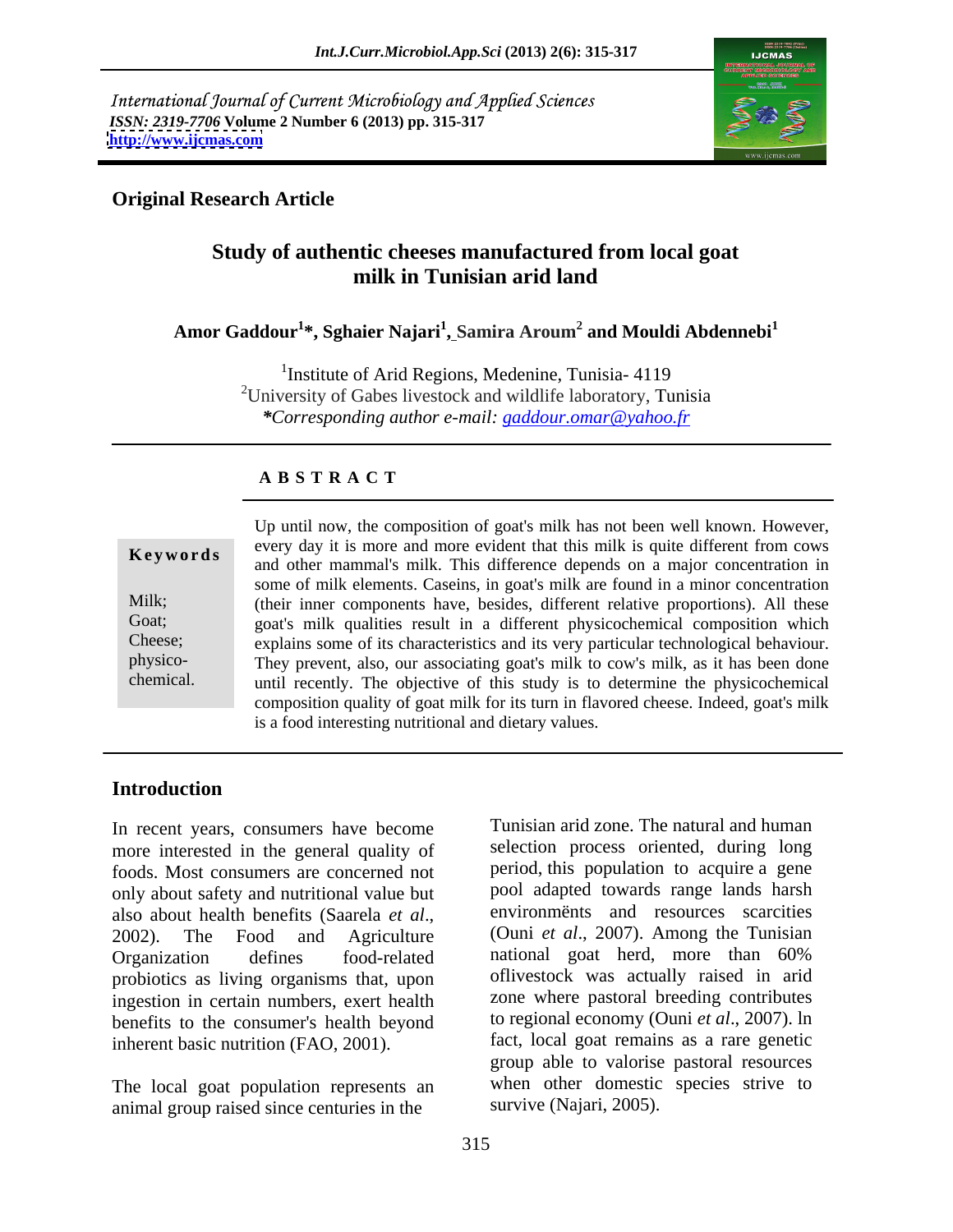The local goat pastoral herds have reduced production due, mainly, to the resources scarcities and the climatic negative impacts (Najari, 2005). Notwithstanding In this work, we manufactures three types this relatively small overall impact, of cheese: Fresh goat cheese, fresh goat caprine productions play an essential part cheese flavored with rosemary and fresh in certain difficult and marginal envirorunents, where they often represent proteins (Jesus *et al*., 2004). The main mode, is the kid's meat and milk is usually milk, aromatization, seeding, milk especially in the herd cash flow (Najari, 2005).

Considering the survival and viability of and Mg of three types of cheese were probiotic cultures, fermented dairy determined. products, such as cheeses, yogurts and fermented milks, are promising food delivery systems for these cultures. Cheese has been suggested as a better carrier of probiotic bacteria than other fermented milk products due to its pH, higher content of fat and solid consistency, which offer greater protection to these microorganisms in the gastrointestinal tract (Ong *et al.*,<br>2006).<br>for shapes goet with groms. The r<sub>al</sub>l of

Currently, there is a lack of studies emphasizing the incorporation of probiotic cultures into goat cheese and the influence of probiotics on the quality parameters of the cheese during storage. Regarding these aspects, this study was performed with the sensory characteristics of goat cheese.

Arid Land Institute Medenine in Tunisia. lactating animals. Then samples stored in a refrigerator for subsequent processing. All

chemicals and media used in this study were of reagent grade.

cow cheese (Witness).

one of the rare sources of high quality The cheese manufacturing fresh pasta local breeds' production, under extensive Preparation of milk, pasteurization of considered with secondary importance, coagulation, molding, drainage, stripping, following manufacturing steps following: milk, aromatization, seeding, milk salting and soak.

> Gross composition: pH, MS, Na, K, Ca determined.

#### **Results and Discussion**

The table 1 shows changes in pH, MS, Na, K, Ca and Mg of three types of cheese (cheese goat, cheese of goat with *Rosmarinus officinalis* and cheese of cow).

main purpose of assessing the factor conditionship to other cannot work, technological, physicochemical and her than that these privates are **Materials and Methods**<br>
results found (Table 1) showed significant Goat and cow milk were obtained from the shares solide. Even we there there Milk was collected from number of  $\sum_{R \in \mathbb{N}} P_{\text{sum}}$  is a show that the goal checke havoing The important pH, Na, K, Ca and Mg is for cheese goat with aroma. The pH of goat cheese flavor is no less important than the pH of the cheese flavored with *Rosmarinus*. PH indicator cheese (cow) is lower than other types of cheese; this may explain a greater development of the lactic flora or the degradation of lactose into lactic acid. Referring to other earlier work, it was found that these pH values are lower than that found for the goat cheese and soft cheese by Cassinello *et al*., (1999) with a value which is equal to 6.74.The levels of solids, this proves the richess of the cheese solids. Furthermore, these results show that the goat cheese flavoring *Rosmarinus of icinalis* by increasing the content of dry matter with a rate of 9 g.